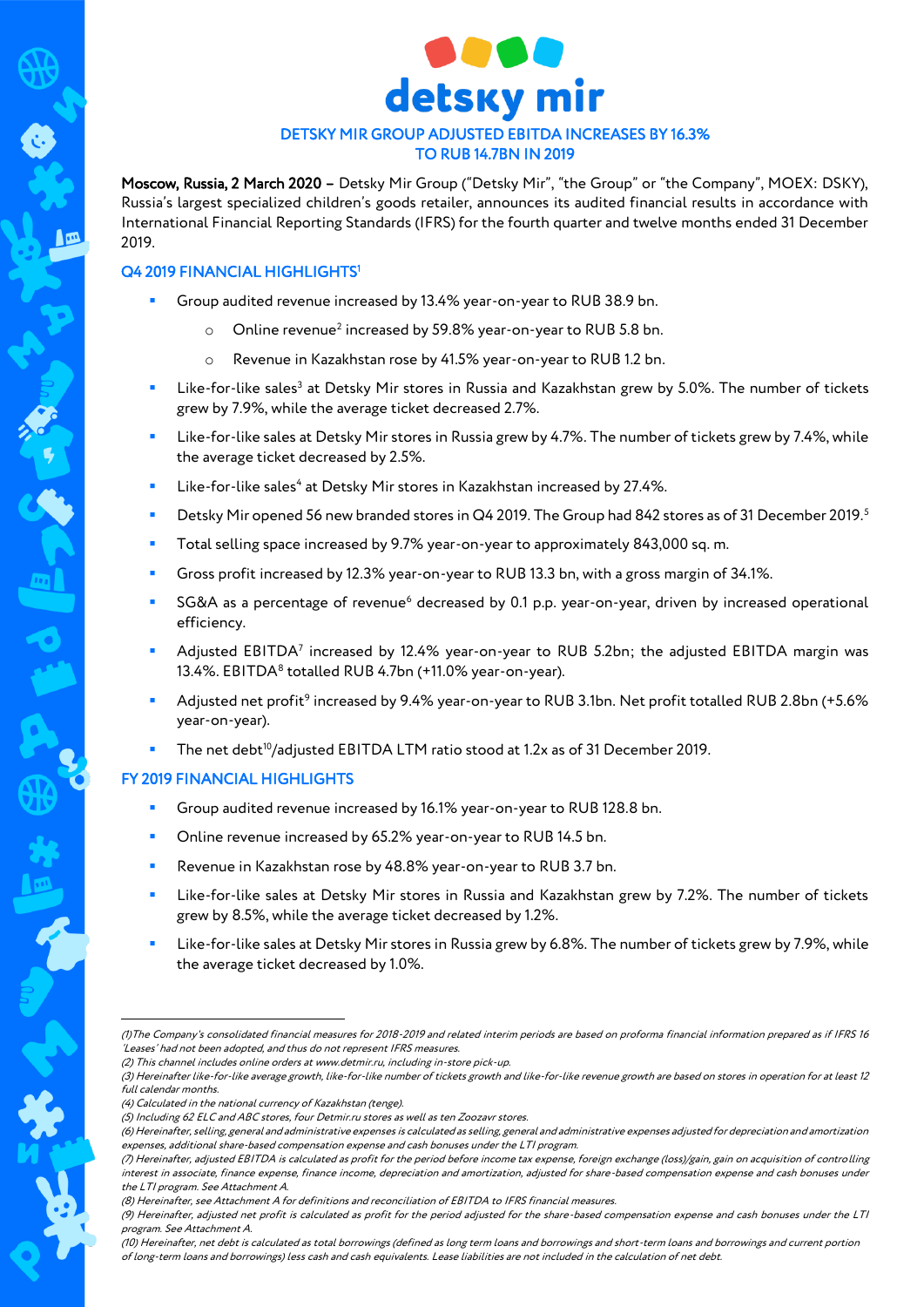- Like-for-like sales at Detsky Mir stores in Kazakhstan increased by 35.5%.
- Detsky Mir opened 101 new branded stores<sup>11</sup> in 2019.
- Gross profit increased by 12.8% year-on-year to RUB 41.5 bn, with a gross margin of 32.3%.
- SG&A as a percentage of revenue decreased by 1.0 p.p. year-on-year, driven by increased operational efficiency.
- Adjusted EBITDA increased by 16.3% year-on-year to RUB 14.7 bn; the adjusted EBITDA margin amounted to 11.4%. EBITDA totalled RUB 13.8 bn (+16.4% year-on-year).
- Adjusted net profit increased by 11.0% year-on-year to RUB 8.0 bn. Net profit totalled RUB 7.3 bn (+10.6% year-on-year).

## Q4 2019 KEY EVENTS

- In December 2019, Detsky Mir paid an interim dividend for the first nine months of 2019 to a total of RUB 3.7 bn, or RUB 5.06 per ordinary share, bringing the total dividend declared in 2019 to RUB 7.0 bn, which is equivalent to a dividend yield $12$  of 10.4%.
- In December 2019, the Company announced plans to enter the Kyrgyz market. Detsky Mir's goal is to open its first store in Kyrgyzstan in 2020 and become a market leader in the mid-term.
- In December 2019, Detsky Mir announced the launch of active trials of the new Detmir.ru store format. The format utilizes a selling space of roughly 130–170 sq. m, primarily in cities with a population of less than 40,000 inhabitants. The total market capacity of such locations is now estimated at 2,000 Detmir.ru stores.
- In November 2019, PJSFC Sistema (the majority shareholder of the Company), and the Russia-China Investment Fund (RCIF) successfully priced the offering of Detsky Mir shares. The offering size was 175 million existing shares in Detsky Mir, representing 23.7% of Detsky Mir's issued share capital. The offering increased the free float of the Company to 57.6%. PJSFC Sistema has a remaining ownership interest of 33.4% and RCIF has a remaining interest of 9.0% in the Company.
- In November 2019, Detsky Mir launched the pilot version of a children's fashion marketplace. As part of the pilot, the assortment was increased by 5,000 SKUs, taking into account the size range.
- In November 2019, Detsky Mir launched the pilot of a full-feature mobile application, enabling customers to make purchases via the convenient online interface while using a virtual loyalty card.
- In October 2019, the Company launched a next-day delivery service (last-mile delivery) priced at RUB 99 for orders placed via Detsky Mir's online store, making the service available in 30 major Russian cities. Compared to express delivery, the service offers a wider geographic coverage (including regional cities), as well as a wider assortment of goods.
- In October 2019, the Board of Directors approved a new Long-Term Incentive Plan (LTIP) for the senior management of Detsky Mir. The new LTIP covers the 3-year period from the end date of the current program (February 8, 2020) through February 7, 2023. Senior executives who are program members and continue to be employed by the Company on April 30, 2024 will be eligible for share grants and cash payments totaling up to 4.6% of the increase in the Company's stock market value (inclusive of dividend payments) over the three-year period. The new LTIP includes more than 20 key employees.

## EVENTS AFTER THE REPORTING PERIOD

 In February 2020, Detsky Mir launched Manu, a new private-label brand of diapers, in the children's goods markets of Russia, Kazakhstan and Belarus. Developed in partnership with Unicharm, Japan's largest diaper manufacturer, Manu offers premium Japanese quality for a medium price, giving it a competitive edge over other global brands.

## Vladimir Chirakhov, PJSC Detsky Mir Chief Executive Officer, said:

"In 2019, Detsky Mir consolidated its leadership of the Russian and Kazakhstan children's goods markets, and successfully entered the Belarusian market. We were able to accelerate our total sales growth to 16.1% year-onyear, with consolidated revenue for FY 2019 reaching RUB 128.8 billion. At the same time, we have maintained our strong focus on driving extra footfall through low pricing and improved business processes. This has allowed us to grow faster than any other public Russian retailer in like-for-like sales, without sacrificing our strong EBITDA margins.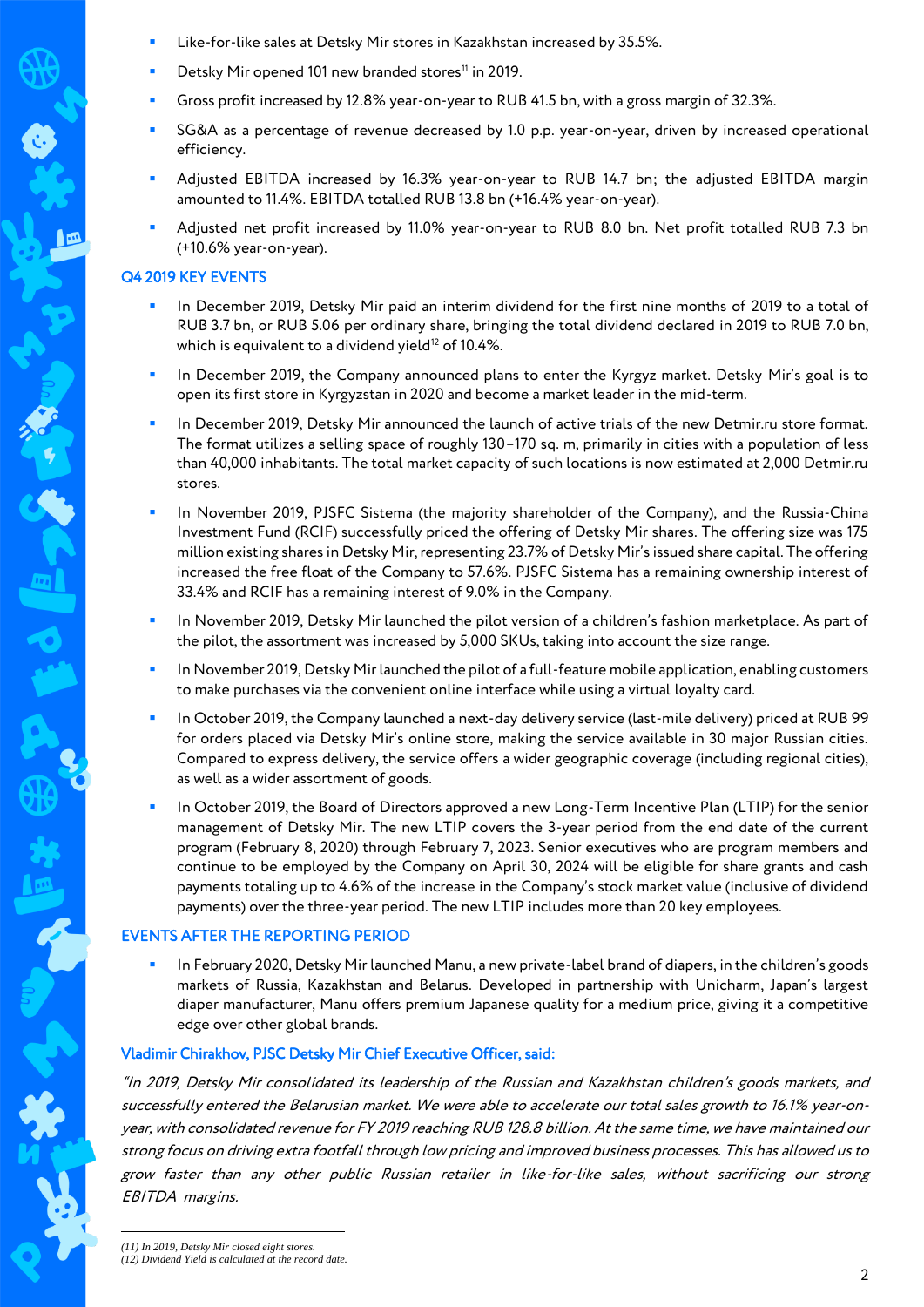The Company's key achievements of 2019 include the 101st new store opening, a 65% growth of online sales with a double-digit EBITDA margin, along with the launch of an online courier delivery service and a full-feature mobile application.

The successful secondary public offering (SPO) of PJSC Detsky Mir was another key highlight of the year. We are delighted with the positive response to our offering on the Russian stock market, and are now pleased to move forward with a high-quality and geographically diverse shareholder base.

In 2019, we distributed the Company's entire net profit, totaling RUB 7.0 billion for the relevant periods, as dividends. Since then, we have substantially improved our financial position through strict investment discipline, cutting our net debt and Net Debt to EBITDA ratio compared to 2018. Our team will maintain a focus on increasing the Company's market capitalization and dividends. PJSC Detsky Mir's net profit for Q4 2019 under Russian Accounting Standards may increase by 23% year-on-year to RUB 4.1 billion. We will recommend distributing the entire net profit as a dividend for the year.

In 2020, we are planning to continue the expansion of Detsky Mir store network while focusing on an omnichannel business model. In the medium term, we are planning to open at least 300 stores with a 40% IRR. A top priority for us is to offer our customers a wide assortment of affordable products, including through fostering our private labels and launching a full-scale marketplace. We also see strong potential in pursuing the new extra-small format of stores to increase our presence in smaller towns and other locations while improving online delivery. A preliminary estimate puts total market capacity of such locations at 2,000 stores."

# OPERATING HIGHLIGHTS

In

|                                           |         | Q4 2019 |             | Q4 2018      |         | Change      |  |
|-------------------------------------------|---------|---------|-------------|--------------|---------|-------------|--|
| Number of stores                          |         | 842     |             | 743<br>13.3% |         |             |  |
| Detsky Mir                                |         | 766     |             | 673          |         | 13.8%       |  |
| ELC & ABC                                 |         |         | 62          |              |         | $-6.1%$     |  |
| Detmir.ru                                 |         | 4       |             |              |         |             |  |
| Zoozavr                                   |         | 10      |             | 4            |         | 150.0%      |  |
| Selling space ('000, sq.m.)               |         | 843     |             | 768          |         | 9.7%        |  |
| Russian Ruble (RUB), million              | Q4 2019 | Q4 2018 | Change      | FY 2019      | FY 2018 | Change      |  |
| Detsky Mir in Russia                      | 37,101  | 33,101  | $+12.1%$    | 123,526      | 107,428 | $+15.0%$    |  |
| Detsky Mir in Kazakhstan                  | 1,165   | 823     | $+41.5%$    | 3,739        | 2,513   | +48.8%      |  |
| Other <sup>13</sup>                       | 649     | 384     | +68.9%      | 1,500        | 933     | +60.8%      |  |
| <b>Total Revenue</b>                      | 38,915  | 34,308  | $+13.4%$    | 128,764      | 110,874 | $+16.1%$    |  |
| Detsky Mir in Russia and<br>Kazakhstan    | Q4 2019 | Q4 2018 | Change      | FY 2019      | FY 2018 | Change      |  |
| Like-for-like revenue growth              | 5.0%    | 3.5%    | $+1.5 p.p.$ | 7.2%         | 4.7%    | $+2.5 p.p.$ |  |
| Like-for-like number of tickets<br>growth | 7.9%    | 5.9%    | $+2.0 p.p.$ | 8.5%         | 7.2%    | $+1.3 p.p.$ |  |
| Like-for-like average ticket<br>growth    | $-2.7%$ | $-2.3%$ | $-0.4 p.p.$ | $-1.2%$      | $-2.3%$ | $+1.1 p.p.$ |  |
| Detsky Mir in Russia                      | Q4 2019 | Q4 2018 | Change      | FY 2019      | FY 2018 | Change      |  |
| Like-for-like revenue growth              | 4.7%    | 3.0%    | $+1.7 p.p.$ | 6.8%         | 4.3%    | $+2.5 p.p.$ |  |
| Like-for-like number of tickets<br>growth | 7.4%    | 5.4%    | $+2.0 p.p.$ | 7.9%         | 6.9%    | $+1.0 p.p.$ |  |
| Like-for-like average ticket<br>growth    | $-2.5%$ | $-2.3%$ | $-0.2 p.p.$ | $-1.0%$      | $-2.4%$ | $+1.4 p.p.$ |  |

(13) Includes performance of ELC, ABC, Zoozavr stores as well as Detmir retail chain in Belarus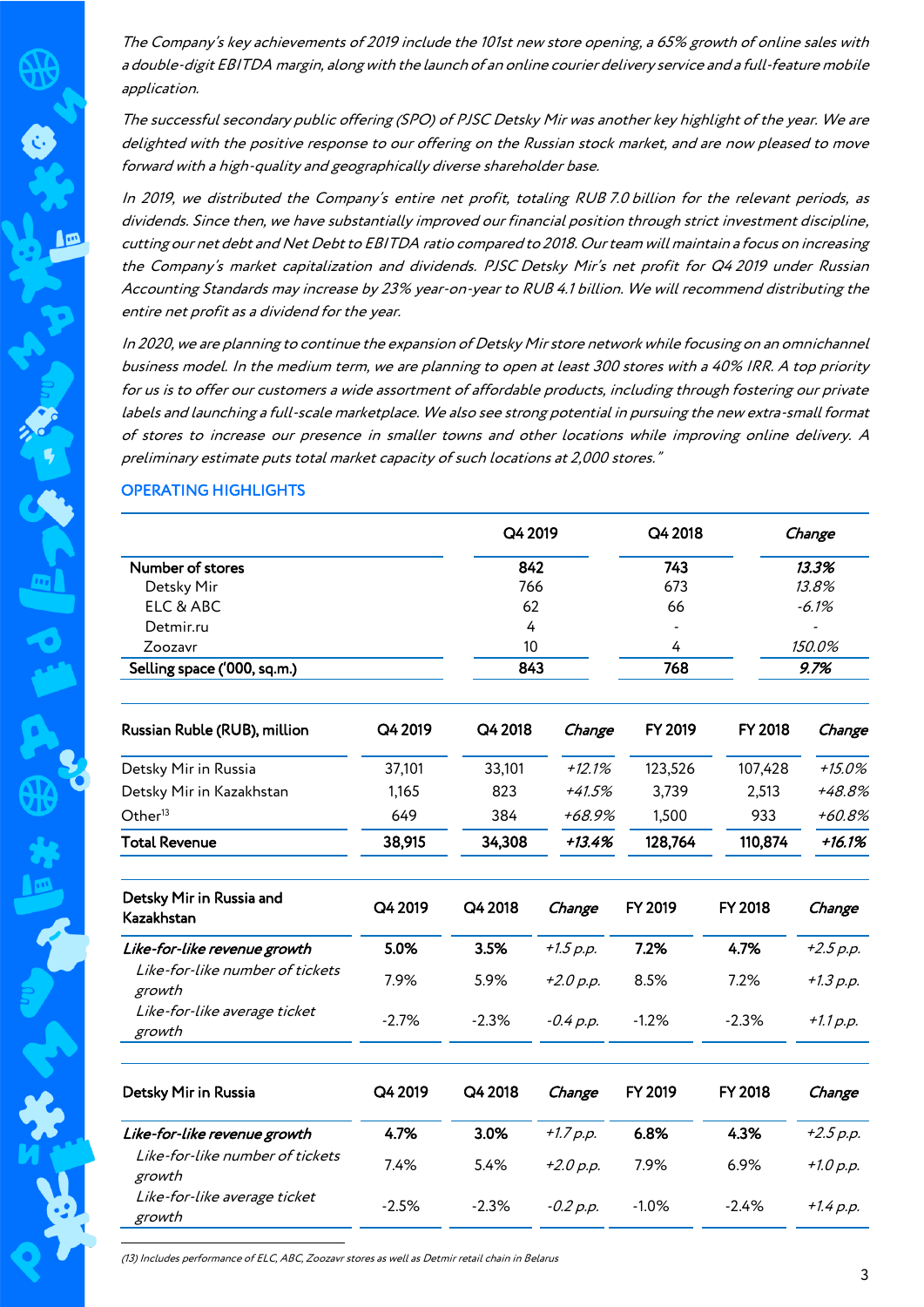In 2019, the Company successfully delivered on its expansion plan, adding 101 new stores in Russia, Kazakhstan and Belarus. The Company traditionally accelerated the expansion program in the last quarter, opening 56 new Detsky Mir stores. In addition, Detsky Mir announced the launch of active trials of a new "microstore" format, Detmir.ru. The new format combines an offline retail store and a pick-up point, and will allow for an increased presence in small towns, while also improving delivery performance. In 2019, the Company opened four such stores.

As of the end of the reporting period, Detsky Mir Group had 842 retail outlets: 766 branded Detsky Mir stores in 293 cities of Russia, Kazakhstan and Belarus, 4 Detmir.ru stores, 62 ELC and ABC retail chain stores, as well as 10 Zoozavr pet supplies stores. Total Group selling space was 843,000 sq. m (+9.3% year-on-year).

In 2019, the Company accelerated its revenue growth rates to 16.3% year-on-year, with consolidated revenue reaching RUB 128.8 bn. Detsky Mir's revenue in Kazakhstan grew 1.5 times year-on-year.

Revenue growth was primarily driven by the chain's organic expansion and by new locations achieving their full design capacity. At the same time, like-for-like sales in 2019 across Detsky Mir store network in both Russia and Kazakhstan were up 7.2% year-on-year.

Private label expansion has been playing a vital role in achieving the Company's strategic goals. Detsky Mir store network offers approximately 8,000 SKUs of private labels, whose share in revenue increased by 3.3 p.p. year-onyear to 33.1%. Every third retail ticket item is a private label product. The Company has significant growth potential in private label sales in toys and diapers.

Our online store saw high customer demand in 2019. Online revenue increased by 65.2% year-on-year to RUB 14.5 bn in the 4th quarter, with its share in Detsky Mir's total revenue in Russia at 15.7%. At the same time, the Company recorded over 238 million online visits and fulfilled over 5.1 million online orders in 2019. About 90% of the online orders are collected at retail stores, which confirms a high customer demand for this service.

In the reporting year, Detsky Mir managed to launch next-day and same-day delivery services in 30 major Russian cities. Also, Detsky Mir customers can take advantage of a fully functional mobile application, which allows them to make purchases through a convenient interface, and use a virtual loyalty card.

In 2019, Detsky Mir launched the pilot version of its children's fashion marketplace. The Company is currently aiming to increase the number of SKUs in the fashion assortment from 20,000 SKUs to 250,000 SKUs in the medium term, in an effort to match inventory turnover between marketplace products and other comparable products offered by our online store.

## FINANCIAL HIGHLIGHTS

## Income Statement Highlights<sup>14</sup>

|                              |           | <b>IAS17</b> |             |          | IFRS <sub>16</sub> |  |
|------------------------------|-----------|--------------|-------------|----------|--------------------|--|
| Russian Ruble (RUB), million | Q4 2019   | Q4 2018      | Change      | Q4 2019  | Q4 2018            |  |
| Revenue                      | 38,915    | 34,308       | +13.4%      | 38,915   | 34,308             |  |
| Online store                 | 5,817     | 3,641        | +59.8%      | 5,817    | 3,641              |  |
| Gross profit                 | 13,255    | 11,805       | +12.3%      | 13,255   | 11,805             |  |
| Gross profit margin, %       | 34.1%     | 34.4%        | $-0.3 p.p.$ | 34.1%    | 34.4%              |  |
| SG&A                         | (8,046)   | (7, 148)     | $+12.6%$    | (5,725)  | (4,960)            |  |
| % of revenue                 | $-20.7\%$ | $-20.8\%$    | $-0.1 p.p.$ | $-14.7%$ | -14.5%             |  |
| Other operating expenses     | 0         | (24)         | -101.3%     | 0        | (24)               |  |
| <b>EBITDA</b>                | 4,739     | 4,268        | +11.0%      | 7,060    | 6,457              |  |
| EBITDA margin, %             | 12.2%     | 12.4%        | $-0.2 p.p.$ | 18.1%    | 18.8%              |  |

1 (14) The Company has applied IFRS 16 "Leases" for its audited financial results beginning on January 1, 2018. However, this table provides a comparison of key financial indicators on an IAS 17 basis, as in management's opinion, this approach allows the Company to more accurately assess the trends and dynamics of its business growth. This table also provides our financial results on an IFRS 16 basis. *.*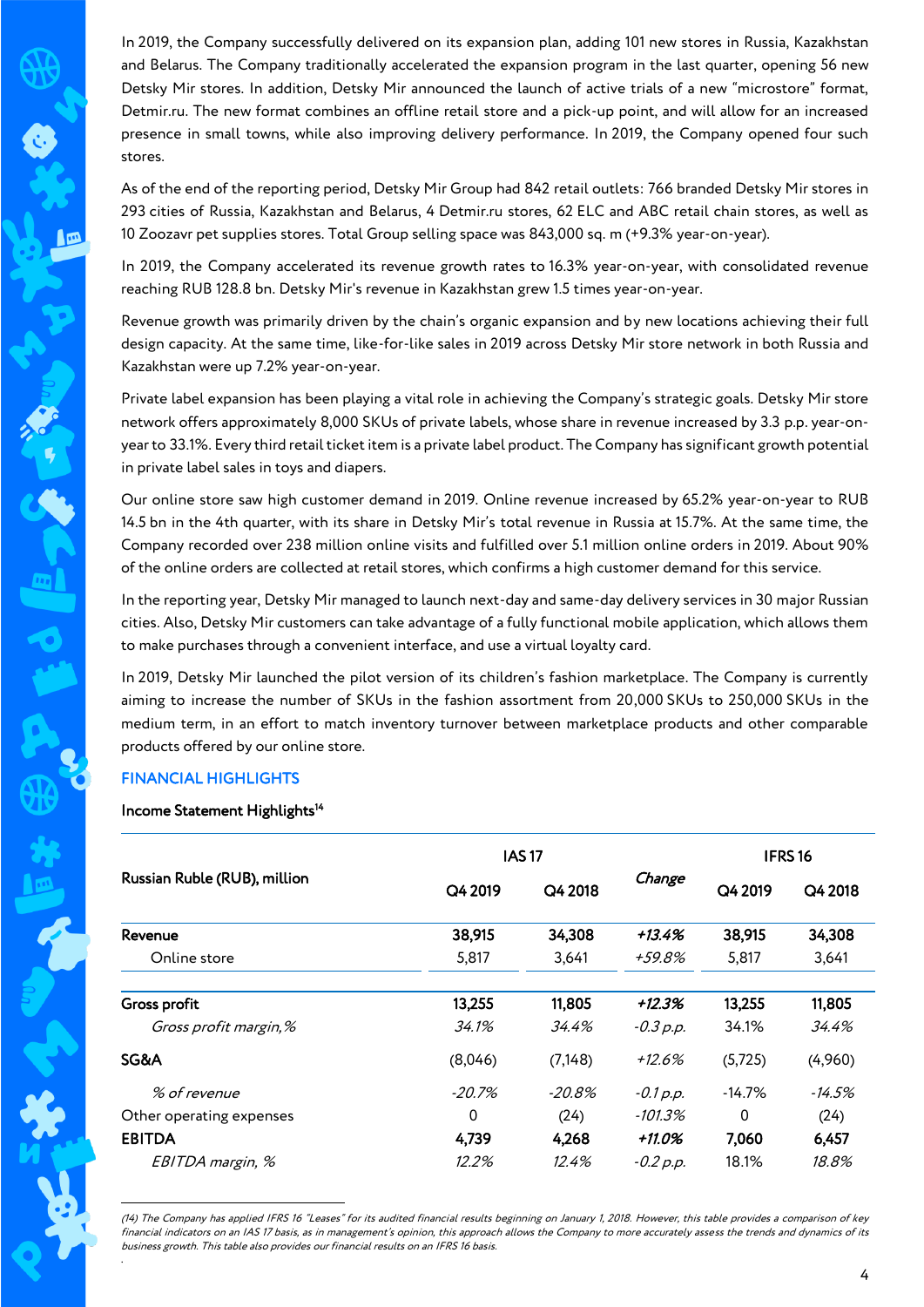| <b>Adjusted EBITDA</b>         | 5,210    | 4,633        | $+12.4%$    | 7,531              | 6,822    |
|--------------------------------|----------|--------------|-------------|--------------------|----------|
| Adjusted EBITDA margin, %      | 13.4%    | 13.,5%       | $-0.1 p.p.$ | 19.4%              | 19.9%    |
| Profit for the period          | 2,751    | 2,567        | $+7.2%$     | 2,461              | 2,293    |
| Profit margin, %               | 7.1%     | 7.5%         | $-0.4 p.p.$ | 6.3%               | 6.7%     |
| Adjusted profit for the period | 3,127    | 2,859        | $+9.4%$     | 2,837              | 2,585    |
| Adjusted profit margin, %      | 8.0%     | 8.3%         | $-0.3 p.p.$ | 7.3%               | 7.5%     |
| Net debt                       | 17,481   | 18,135       | $-3.6%$     | 17,481             | 18,135   |
| <b>Lease liabilities</b>       |          |              |             | 34,780             | 30,545   |
| Net debt / EBITDA              | 1.3      | 1.5          |             |                    |          |
| Net Debt / adjusted EBITDA     | 1.2      | 1.4          |             |                    |          |
|                                |          | <b>IAS17</b> |             | IFRS <sub>16</sub> |          |
| Russian Ruble (RUB), million   | 2019     | 2018         | Change      | 2019               | 2018     |
| Revenue                        | 128,764  | 110,874      | $+16.1%$    | 128,764            | 110,874  |
| Online store                   | 14,489   | 8,771        | $+65.2%$    | 14,489             | 8,771    |
| Gross profit                   | 41,532   | 36,829       | $+12.8%$    | 41,532             | 36,829   |
| Gross profit margin,%          | 32.3%    | 33.2%        | $-1.0 p.p.$ | 32.3%              | 33.2%    |
| SG&A                           | (26,799) | (24, 116)    | $+11.1%$    | (17, 727)          | (15,668) |
| % of revenue                   | $-20.8%$ | $-21.8%$     | $-1.0 p.p.$ | $-13.8%$           | $-14.1%$ |
| Other operating expenses       | (8)      | (48)         | $-82.9%$    | (8)                | (47)     |
| <b>EBITDA</b>                  | 13,826   | 11,883       | $+16.4%$    | 22,898             | 20,332   |
| EBITDA margin, %               | 10.7%    | 10.7%        |             | 17.8%              | 18.3%    |
| <b>Adjusted EBITDA</b>         | 14,725   | 12,665       | $+16.3%$    | 23,797             | 21,114   |
| Adjusted EBITDA margin, %      | 11.4%    | 11.4%        |             | 18,5%              | 19.0%    |
| Profit for the period          | 7,303    | 6603         | 10.6%       | 6,543              | 5,694    |
| Profit margin, %               | 5.6%     | 6,0%         | $-0.3 p.p.$ | 5.1%               | 5.1%     |
| Adjusted profit for the period | 8,022    | 7229         | 11.0%       | 7,262              | 6,320    |
| Adjusted profit margin, %      | 6.2%     | 6,5%         | $-0,3 p.p.$ | 5.6%               | 5.7%     |

In 2019, Detsky Mir significantly increased its operating income. Strong revenue growth combined with increased operational efficiency enabled the Company to increase adjusted EBITDA by 16.3% year-on-year to RUB 14.7 bn. The Company maintained a high adjusted EBITDA margin of 11.4%.

In 2019, the Company continued to focus on price leadership to attract customers from competing retailers. As a result of this strategy, the gross profit margin decreased by 1.0 p.p. year-on-year to 32.3%. At the same time, the Company developed private labels and switched to direct contracts, making it possible to offer customers popular goods at what the Company believes are the lowest prices on the market, while still maintaining high profit margins. Private labels and direct imports accounted for 41.6% of total turnover (+5.7 p.p. year-on-year).

Detsky Mir is committed to the continuous enhancement of operational efficiency by reducing operating costs, primarily rental and personnel costs, and through improvement of commercial lease terms. In 2019, rental expenses as a percentage of revenue decreased by 0.6 p.p. year-on-year. Replacement of paper marketing materials with electronic communications enabled the Company to cut marketing expenses as a percentage of revenue by 0.2 p.p. year-on-year.

Adjusted SG&A less amortization, depreciation and LTI expenses as a percentage of revenue decreased in 2019 to 20.8%, down 1.0 p.p. compared to the same period last year.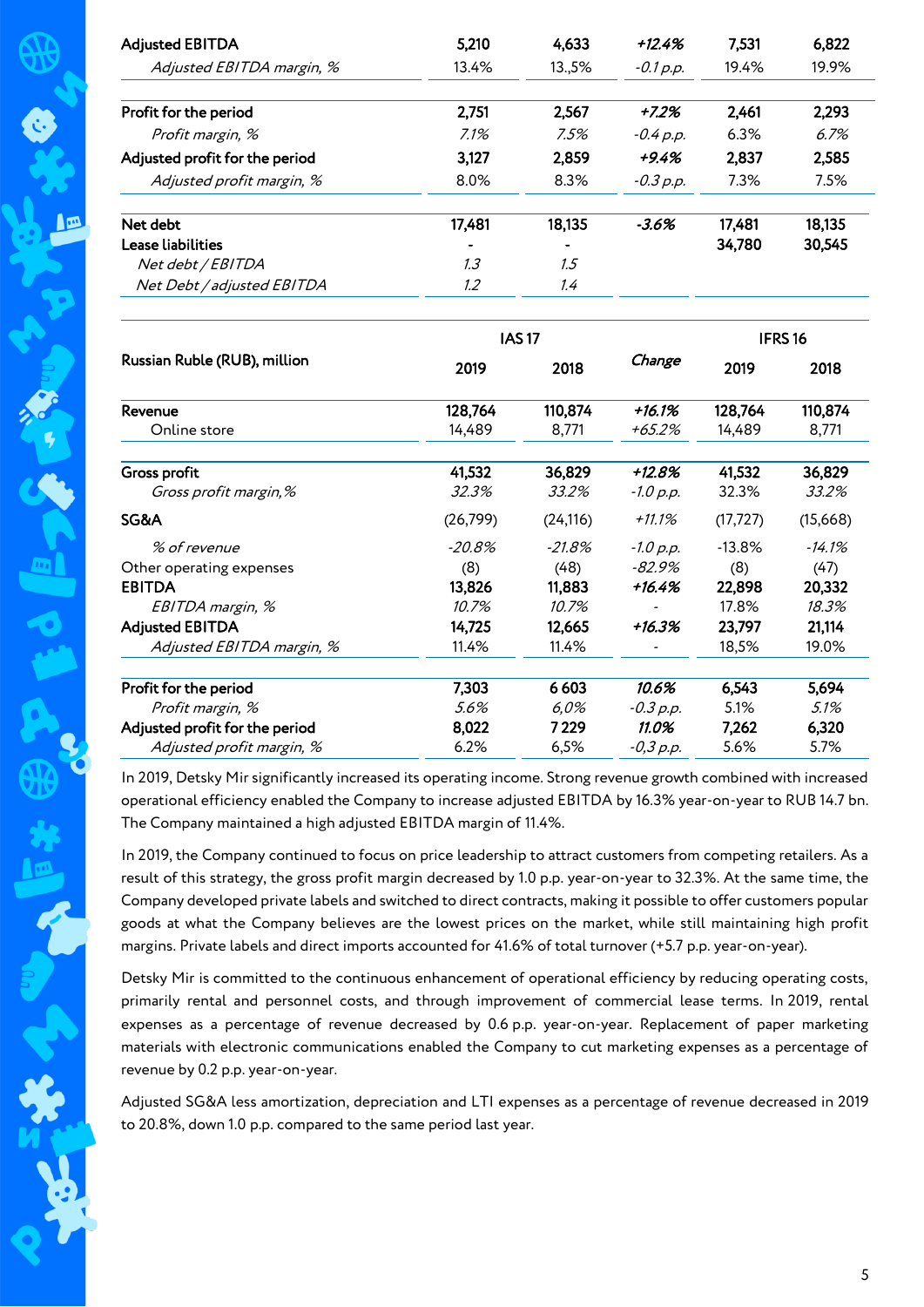## Selling, General and Administrative (SG&A) Expenses

|                                                    |         | <b>IAS17</b> |                              |         | IFRS <sub>16</sub> |  |
|----------------------------------------------------|---------|--------------|------------------------------|---------|--------------------|--|
| Russian Ruble (RUB), million                       | Q4 2019 | Q4 2018      | Change                       | Q4 2019 | Q4 2018            |  |
| Payroll                                            | 3,046   | 2,540        | +19.9%                       | 3,046   | 2,540              |  |
| % of revenue                                       | 7.8%    | 7.4%         | $+0.4 p.p.$                  | 7.8%    | 7.4%               |  |
| Rent & Utilities                                   | 3,098   | 2,880        | $+7.6%$                      | 712     | 546                |  |
| % of revenue                                       | 8.0%    | 8.4%         | $-0.4 p.p.$                  | 1.8%    | 1.6%               |  |
| Advertising & Marketing                            | 576     | 593          | $-2.8%$                      | 576     | 593                |  |
| % of revenue                                       | 1.5%    | 1.7%         | $-0.2 p.p.$                  | 1.5%    | 1.7%               |  |
| Other                                              | 1,325   | 1,135        | $+16.7%$                     | 1,390   | 1,281              |  |
| % of revenue                                       | 3.4%    | 3.3%         | $+0.1 p.p.$                  | 3.6%    | 3.7%               |  |
| SG&A (excl. D&A and LTI)                           | 8,046   | 7,148        | $+12.6%$                     | 5,725   | 4,960              |  |
| % of revenue                                       | 20.7%   | 20.8%        | $-0.1 p.p.$                  | 14.7%   | 14.5%              |  |
| Depreciation and amortisation                      | 663     | 1,576        | $-58.0%$                     | 2,573   | 2,249              |  |
| % of revenue                                       | 1.7%    | 4.6%         | $-2.9 p.p.$                  | 6.6%    | 6.6%               |  |
| Additional bonus accruals under the LTI<br>program | 470     | 365          | +28.9%                       | 470     | 365                |  |
| % of revenue                                       | 1.2%    | 1.1%         | $+0.1 p.p.$                  | 1.2%    | 1.1%               |  |
| Russian Ruble (RUB), million                       |         | <b>IAS17</b> | IFRS <sub>16</sub><br>Change |         |                    |  |
|                                                    | 2019    | 2018         |                              | 2019    | 2018               |  |
| Payroll                                            | 10,255  | 8,827        | $+16.2%$                     | 10,255  | 8,827              |  |
| % of revenue                                       | 8.0%    | 8.0%         |                              | 8.0%    | 8.0%               |  |
| Rent & Utilities                                   | 11,028  | 10,186       | $+8.3%$                      | 1,891   | 1,595              |  |
| % of revenue                                       | 8.6%    | 9.2%         | $-0.6 p.p.$                  | 1.5%    | 1.4%               |  |
| Advertising & Marketing                            | 1,399   | 1,494        | $-6.4%$                      | 1,399   | 1,494              |  |
| % of revenue                                       | 1.1%    | 1.3%         | $-0.3 p.p.$                  | 1.1%    | 1.3%               |  |
| Other                                              | 4,117   | 3,609        | +14.1%                       | 4,182   | 3,752              |  |
| % of revenue                                       | 3.2%    | 3.3%         | -0.1 p.p.                    | 3.2%    | 3.4%               |  |
| SG&A (excl. D&A and LTI)                           | 26,799  | 24,116       | $+11.1%$                     | 17,727  | 15,668             |  |
| % of revenue                                       | 20.8%   | 21.8%        | $-1.0 p.p.$                  | 13.8%   | 14.1%              |  |
| Depreciation and amortisation                      | 2,549   | 2,113        | $+20.6%$                     | 10,005  | 9,100              |  |
| % of revenue                                       | 2.0%    | 1.9%         | $+0.1 p.p.$                  | 7.8%    | 8.2%               |  |
| Additional bonus accruals under the LTI            | 899     | 783          | +14.9%                       | 899     | 783                |  |
| program<br>% of revenue                            | 0.7%    | 0.7%         |                              | 0.7%    | 0.7%               |  |
|                                                    |         |              |                              |         |                    |  |

Net interest expenses as a percentage of revenue grew by 0.2 p.p. year-on-year due to high debt at the beginning of the year, as well as seasonality factors. Detsky Mir's average weighted cost of debt as of the end of the reporting period declined by 1.3 p.p. to 8.4%. In December 2019, the Company successfully issued a RUB 3.0 bn bond with a coupon rate of 7.25% per annum.

In 2019, the effective income tax rate was flat year-on-year (17.5%) mainly due to accounted inventory shortages allowances in income tax, as well as the filing of an amended income tax return for 2018. Costs related to depreciation of fixed assets and amortisation of intangible assets as a percentage of revenue were stable in 2019 year-on-year, at 2.0%. During the same reporting period, Detsky Mir had FX losses totaling RUB 124 m, compared to RUB 106 m in income in 2018.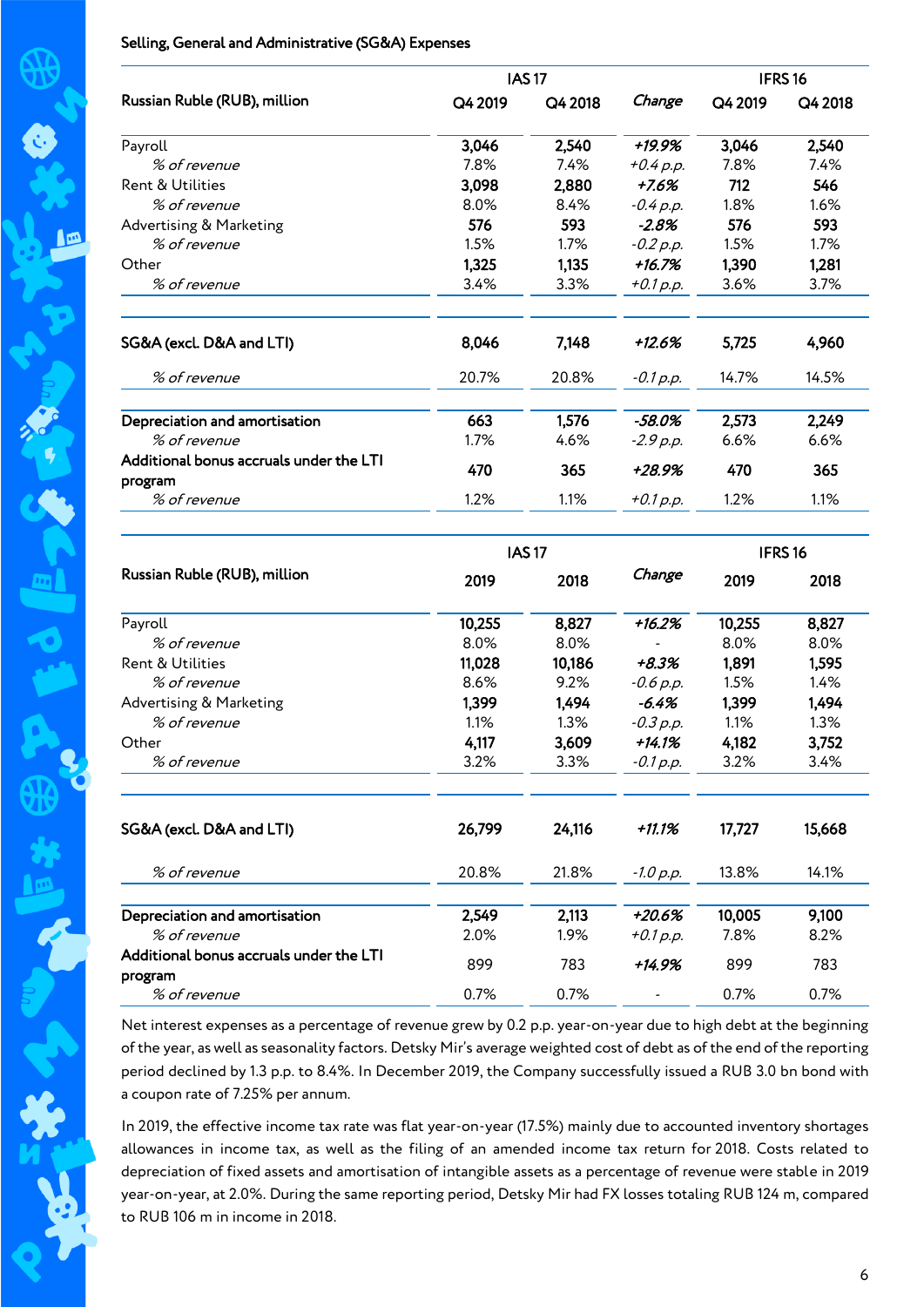Adjusted net profit in 2019 rose by 11.0% year-on-year to RUB 8.0 bn. Adjusted net profit margin was 6.2% (– 0.3 p.p. year-on-year).

# Consolidated Cash Flow Statement Highlights

lø

|                                                        |          | <b>IAS17</b> |           |         | <b>IFRS16</b> |  |
|--------------------------------------------------------|----------|--------------|-----------|---------|---------------|--|
| Russian Ruble (RUB), million                           | Q4 2019  | Q4 2018      | Change    | Q4 2019 | Q4 2018       |  |
| <b>Adjusted EBITDA</b>                                 | 5,210    | 4,633        | +125%     | 7,531   | 6,822         |  |
| Add / (deduct):                                        |          |              |           |         |               |  |
| Change in working capital                              | 3.684    | (198)        | +1,961.6% | 3,645   | (350)         |  |
| Net interest and income tax paid                       | (1, 370) | (980)        | $+39.7%$  | (2,145) | (1,800)       |  |
| Other operating cash flows                             | (172)    | 340          | -150.6%   | (107)   | 486           |  |
| Net cash flows generated from operating<br>activities  | 7,352    | 3,795        | +93.7%    | 8,925   | 5,157         |  |
| Net cash used in investing activities                  | (922)    | (2,510)      | -172.1%   | (922)   | (2,510)       |  |
| Net cash used from financing activities                | (5,378)  | 571          | -1 041.6% | (6,951) | (790)         |  |
| Net (decrease) /increase in cash & cash<br>equivalents | 1,051    | 1,857        | -43.4%    | 1,051   | 1,857         |  |

|                                                        |         | <b>IAS17</b> |           |          | IFRS <sub>16</sub> |  |
|--------------------------------------------------------|---------|--------------|-----------|----------|--------------------|--|
| Russian Ruble (RUB), million                           | 2019    | 2018         | Change    | 2019     | 2018               |  |
| <b>Adjusted EBITDA</b>                                 | 14,725  | 12,665       | +16.3%    | 23,797   | 21,114             |  |
| Add / (deduct):                                        |         |              |           |          |                    |  |
| Change in working capital                              | (132)   | (7,156)      | +5,340.9% | (107)    | (7,021)            |  |
| Net interest and income tax paid                       | (3,719) | (2,707)      | $+37.4%$  | (6, 292) | (5,311)            |  |
| Other operating cash flows                             | 348     | 688          | -97.5%    | 413      | 830                |  |
| Net cash flows generated from operating<br>activities  | 11,222  | 3,489        | +221.6%   | 17,812   | 9,613              |  |
| Net cash used in investing activities                  | (3,467) | (3,793)      | -8.6%     | (3,467)  | (3,793)            |  |
| Net cash used from financing activities                | (9,322) | 483          | -2,030.6% | (15,911) | (5,640)            |  |
| Net (decrease) /increase in cash & cash<br>equivalents | (1,567) | 180          | -971.8%   | (1,567)  | 180                |  |

In 2019, operating cash flows before changes in working capital (adjusted EBITDA) grew by 16.3% year-on-year, reaching RUB 14.7 bn. The Company reduced its investment in working capital to RUB 132 m, versus RUB 7,156 m in 2018. Changes in working capital were driven by stock optimization, as well as the collection of supplier bonuses. Net interest expenses and income tax in the reporting period increased by 37.4% year-on-year, reaching RUB 3.7 bn. As a result, cash generated from operating activities increased 3.2 times year-on-year to RUB 11.2 bn in 2019.

Cash used to finance investment activities and acquire fixed and intangible assets increased by 8.6% year-on-year to RUB 3.5 bn in 2019. The increase in capital expenses was driven by a RUB 844 m payment (net of VAT) for the property acquired for the Company's new flagship store in Moscow. The Company also invested RUB 449 m in equipment purchases for its Bekasovo-1 and Bekasovo-2 distribution centers (launched in Q4 2018). Capex for store network expansion of the totalled RUB 1,009 m in 2019.

Net cash used from financing activities in the reporting period amounted to RUB 9.3 bn, versus net cash generated from financing activities of RUB 483 m in 2018. The increase was driven by the repayment of debt on credit facilities.

As of 31 December 2019, Detsky Mir's total debt was RUB 19.3 bn, of which short-term loans accounted for 53.4% and long-term loans 46.6%. Net debt decreased by 3.6% year-on-year to RUB 17.5 bn. All of the Company's debt is denominated in Russian rubles. As of 31 December 2019, the Company's available undrawn credit limit with

7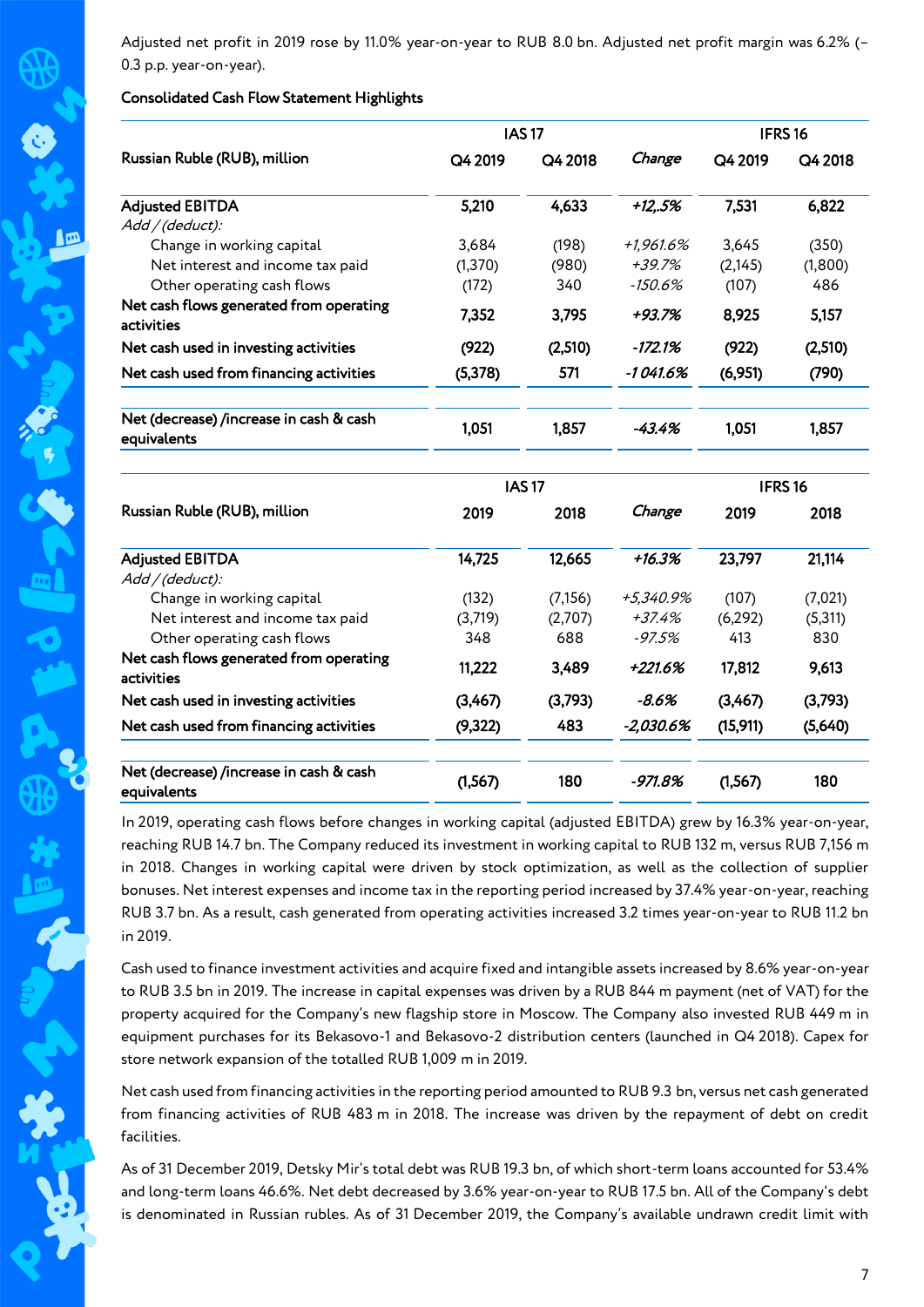leading Russian and international banks totalled RUB 34.4 bn. Net debt/adjusted EBITDA declined to 1.2х, mostly due to efficient working capital management.

#### Guidance

The Company's management team expects to open at least 300 new Detsky Mir stores in Russia, Kazakhstan and Belarus with IRR of around 40% in the next 3–4 years. The Company currently expects that like-for-like sales in Russia may grow faster than the children's goods market as a whole, and remain at single digits due to an increase in the number of tickets in 2019. As a result of the further development of the omnichannel business model, the Company aims to achieve a 30% share of online sales in the total revenue of Detsky Mir in Russia in the medium term.

Another key strategic goal of the Group in the medium term is to boost operational efficiency and maintain the adjusted EBITDA margin at double-digit levels under IAS 17, or in upper-teens under IFRS 16.

In accordance with Russian Accounting Standards (RAS), the Company's management will recommend distributing the entire net profit for 2019 as a dividend. Thus, the final dividend for 2019 may increase by 23.0% year-on-year to RUB 4.1 bn.

 $*$ 

# CONFERENCE CALL INFORMATION

Detsky Mir's management will host a conference call today at 16:00 (Moscow time) / 13:00 (London time) / 8:00 (New York time) to discuss the Company's FY 2019 audited IFRS Financial Results.

The dial-in numbers for the conference call are:

Russia +7 495 283 98 58

UK +44 203 984 98 44

USA +1 718 866 46 14

PIN 288 543#

Online presentation Detsky Mir Webcast

#### For additional information:

#### Nadezhda Kiseleva

Head of Public Relations Office: +7 495 781 08 08, ext. 2041 Cell: +7 985 992 78 57 nkiseleva@detmir.ru

#### Sergey Levitskiy

Head of Investor Relations Office: +7 495 781 08 08 ext. 2315 Cell: +7 903 971 43 65 slevitskiy@detmir.ru

Detsky Mir Group (MOEX: DSKY) is a multi-format retailer and Russia's largest specialized children's goods retailer. The Group comprises the Detsky Mir and the Detmir.ru retail chains, the ELC (Early Learning Centre in Russia) and the ABC retail chains, as well as the Zoozavr pet supplies retail chain. The Company operates a network of 766 Detsky Mir stores located in 293 cities in Russia, Kazakhstan and Belarus, 4 Detmir.ru stores, as well as 49 ELC, 13 ABC and ten Zoozavr stores as of 31 December 2019. Total selling space was approximately 843,000 square meters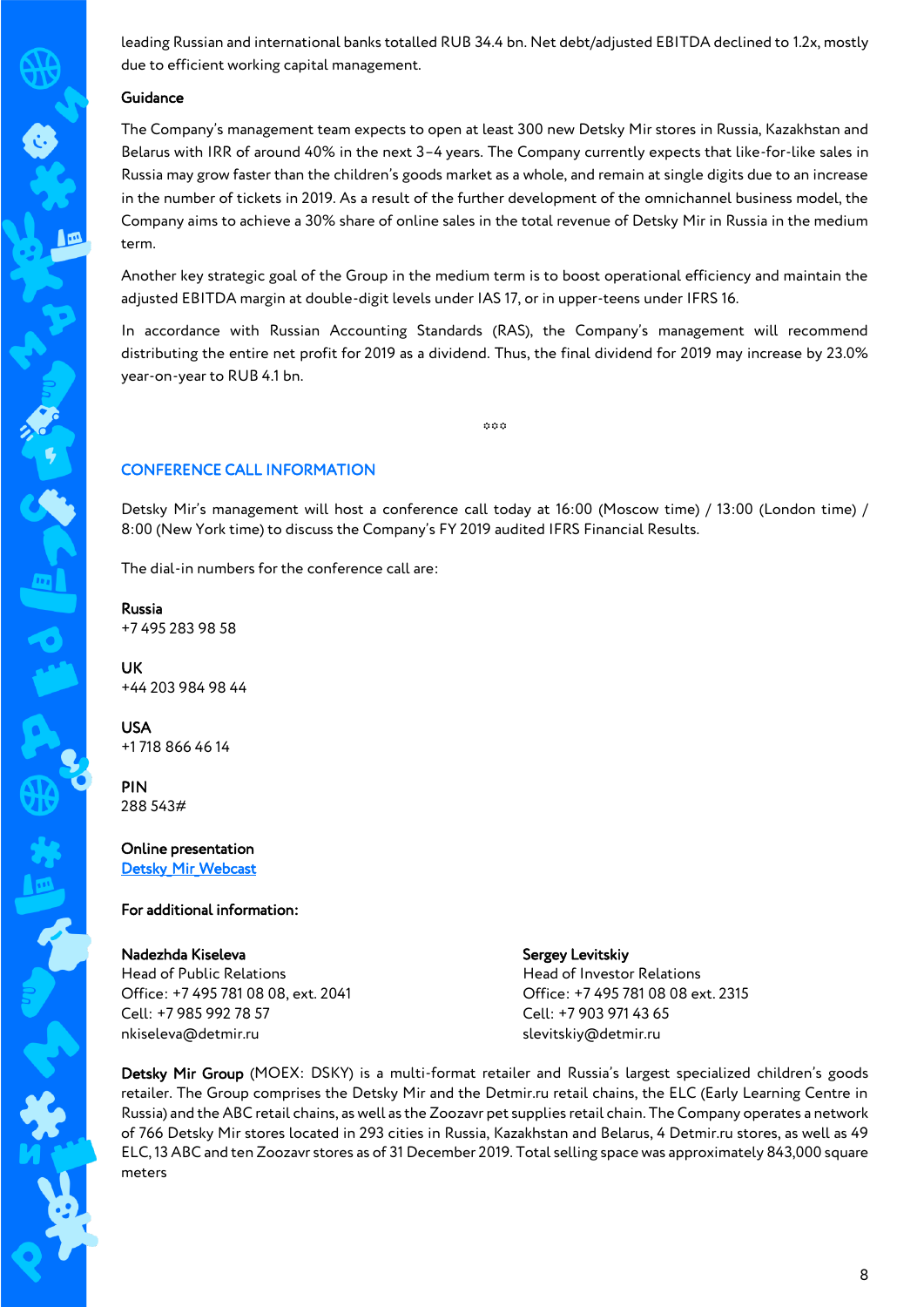Detsky Mir Group's shareholder structure as of the date of this announcement is as follows: PJSFC Sistema<sup>15</sup> -33.38%, Russia-China Investment Fund (RCIF) <sup>16</sup> – 9.0%, free-float – 57.62%.

Lear more at www.detmir.ru, elc-russia.ru, ir.detmir.ru

#### Disclaimer

 $\sqrt{2}$ 

1

Some of the information in these materials may contain projections or other forward-looking statements regarding future events or the future financial performance of Detsky Mir. You can identify forward looking statements by terms such as "expect", "believe", "anticipate", "estimate", "intend", "will", "could," "may" or "might" the negative of such terms or other similar expressions. Detsky Mir wishes to caution you that these statements are only predictions and that actual events or results may differ materially. Detsky Mir does not intend to update these statements to reflect events and circumstances occurring after the date hereof or to reflect the occurrence of unanticipated events. Many factors could cause the actual results to differ materially from those contained in projections or forward-looking statements of Detsky Mir, including, among others, general economic conditions, the competitive environment, risks associated with operating in the Russian Federation, rapid technological and market change in the industries Detsky Mir operates in, as well as many other risks specifically related to Detsky Mir and its operations.

<sup>(15)</sup> Sistema PJSFC is a publicly-traded diversified Russian holding company serving over 150 million customers in the sectors of telecommunications, children's goods retail, paper and packaging, healthcare services, agriculture, high technology, banking, real estate, pharmaceuticals and hospitality.

<sup>(16)</sup> RCIF, an equity fund established by the Russian Direct Investment Fund (RDIF) and China Investment Corporation (CIC), holds its stake in PJSC Detsky Mir through its funds: Floette Holdings Limited and Exarzo Holdings Limited.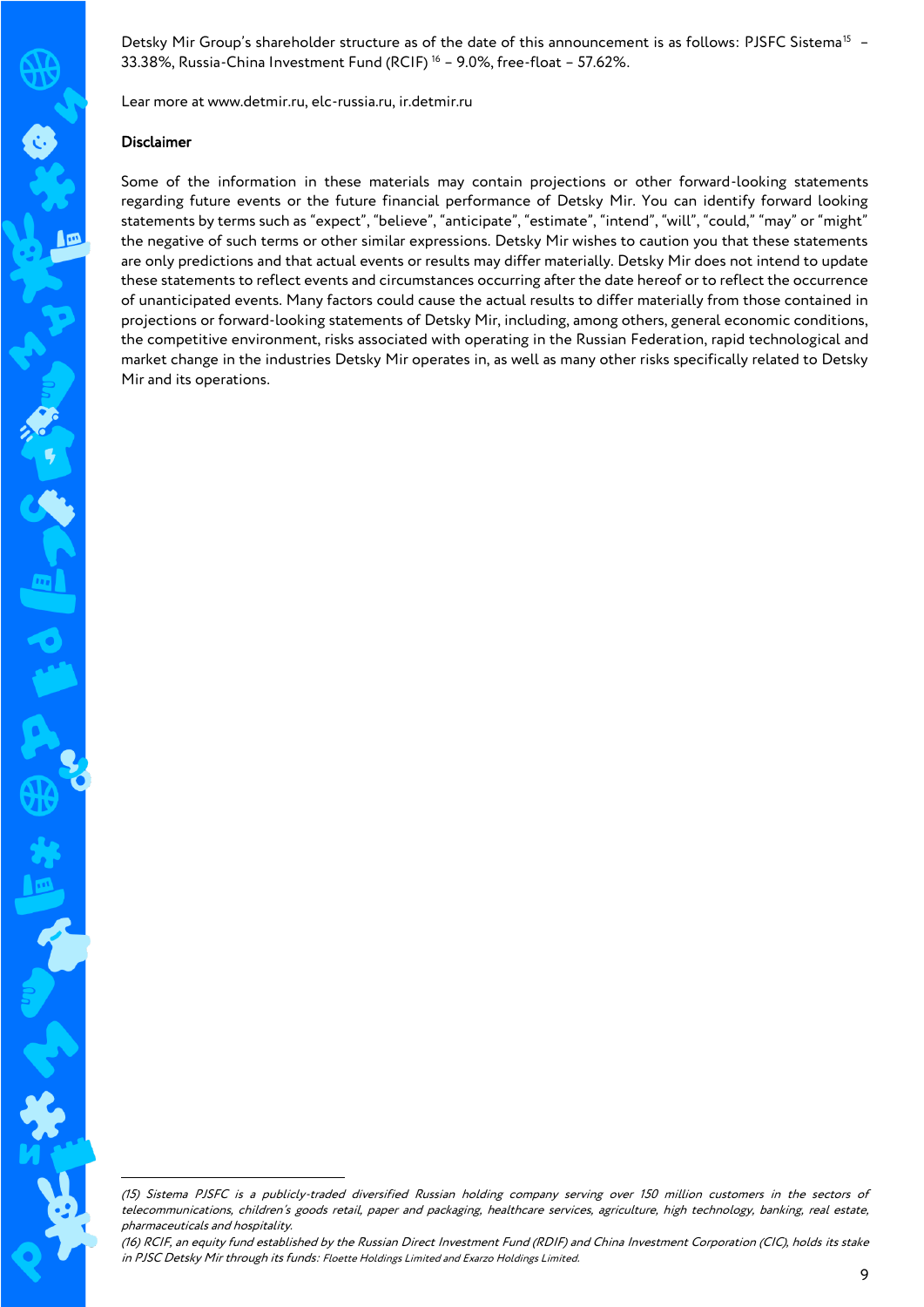# ATTACHMENT A

EBITDA is calculated as profit for the period before income tax expense, foreign exchange (loss)/gain, gain on acquisition of controlling interest in associate, finance expense, finance income, depreciation and amortization. EBITDA margin is calculated as EBITDA for a given period divided by revenue for the same period expressed as a percentage. Our EBITDA may not be similar to EBITDA measures of other companies; is not a measurement under accounting principles generally accepted under IFRS and should be considered in addition to, but not as a substitute for, the information contained in our consolidated statement of profit and loss. We believe that EBITDA provides useful information to investors because it is an indicator of the strength and performance of our ongoing business operations, including our ability to fund discretionary spending such as capital expenditures, acquisitions of businesses and other investments and our ability to incur and service debt. While depreciation and amortization are considered operating costs under IFRS, these expenses primarily represent the non-cash current period allocation of costs associated with long-lived assets acquired or constructed in prior periods. EBITDA is commonly used as one of the bases for investors and analysts to evaluate and compare the periodic and future operating performance and value of companies.

Adjusted EBITDA and Adjusted profit for the period are used to evaluate the financial performance of the Group. This represents an underlying financial measure adjusted for one-off gains and losses. We believe that adjusted measures provide investors with additional useful information to measure our underlying financial performance, particularly from period to period, because these measures are exclusive of certain one-off gains and losses.

EBITDA and Adjusted EBITDA of the fourth quarter can be reconciled to our consolidated statements of profit and loss as follows:

|                                                                                                                                                                     |         | <b>IAS17</b> | IFRS <sub>16</sub> |         |
|---------------------------------------------------------------------------------------------------------------------------------------------------------------------|---------|--------------|--------------------|---------|
| <b>RUB</b> mln                                                                                                                                                      | Q4 2019 | Q4 2018      | Q4 2019            | Q4 2018 |
| Profit for the period                                                                                                                                               | 2,751   | 2,567        | 2,461              | 2,293   |
| Add / (deduct):                                                                                                                                                     |         |              |                    |         |
| Finance income                                                                                                                                                      | (1)     | (2)          | (3)                | (4)     |
| Finance expense                                                                                                                                                     | 520     | 520          | 1,295              | 1,341   |
| Foreign exchange (income)/loss                                                                                                                                      | (71)    | 69           | (71)               | 69      |
| Income tax expense                                                                                                                                                  | 877     | 578          | 805                | 509     |
| Depreciation and amortisation                                                                                                                                       | 663     | 536          | 2,573              | 2,249   |
| <b>EBITDA</b>                                                                                                                                                       | 4,739   | 4,268        | 7,060              | 6457    |
| Reverse effect of:                                                                                                                                                  |         |              |                    |         |
| Additional bonus accruals under the LTI<br>$program \ (Income received from partial$<br>termination of employees' right to receive<br>shares under the LTI program) | 470     | 365          | 470                | 365     |
| <b>Adjusted EBITDA</b>                                                                                                                                              | 5,210   | 4,633        | 7,531              | 6,822   |

Adjusted profit for the period of the fourth quarter can be reconciled to our consolidated statements of profit and loss as follows:

|                                                                                                         |         | <b>IAS17</b> |         | <b>IFRS16</b> |  |
|---------------------------------------------------------------------------------------------------------|---------|--------------|---------|---------------|--|
| <b>RUB</b> mln                                                                                          | Q4 2019 | Q4 2018      | Q4 2019 | Q4 2018       |  |
| Profit for the period                                                                                   | 2,751   | 2,567        | 2,461   | 2,293         |  |
| Reverse effect of:                                                                                      |         |              |         |               |  |
| Additional bonus accruals under the LTI<br>program \ (Income received from partial                      |         |              |         |               |  |
| termination of employees' right to receive<br>shares under the LTI program) with related tax<br>effects | 376     | 292          | 376     | 292           |  |
|                                                                                                         |         |              |         |               |  |
| Adjusted profit for the period                                                                          | 3,127   | 2,859        | 2.837   | 2.585         |  |